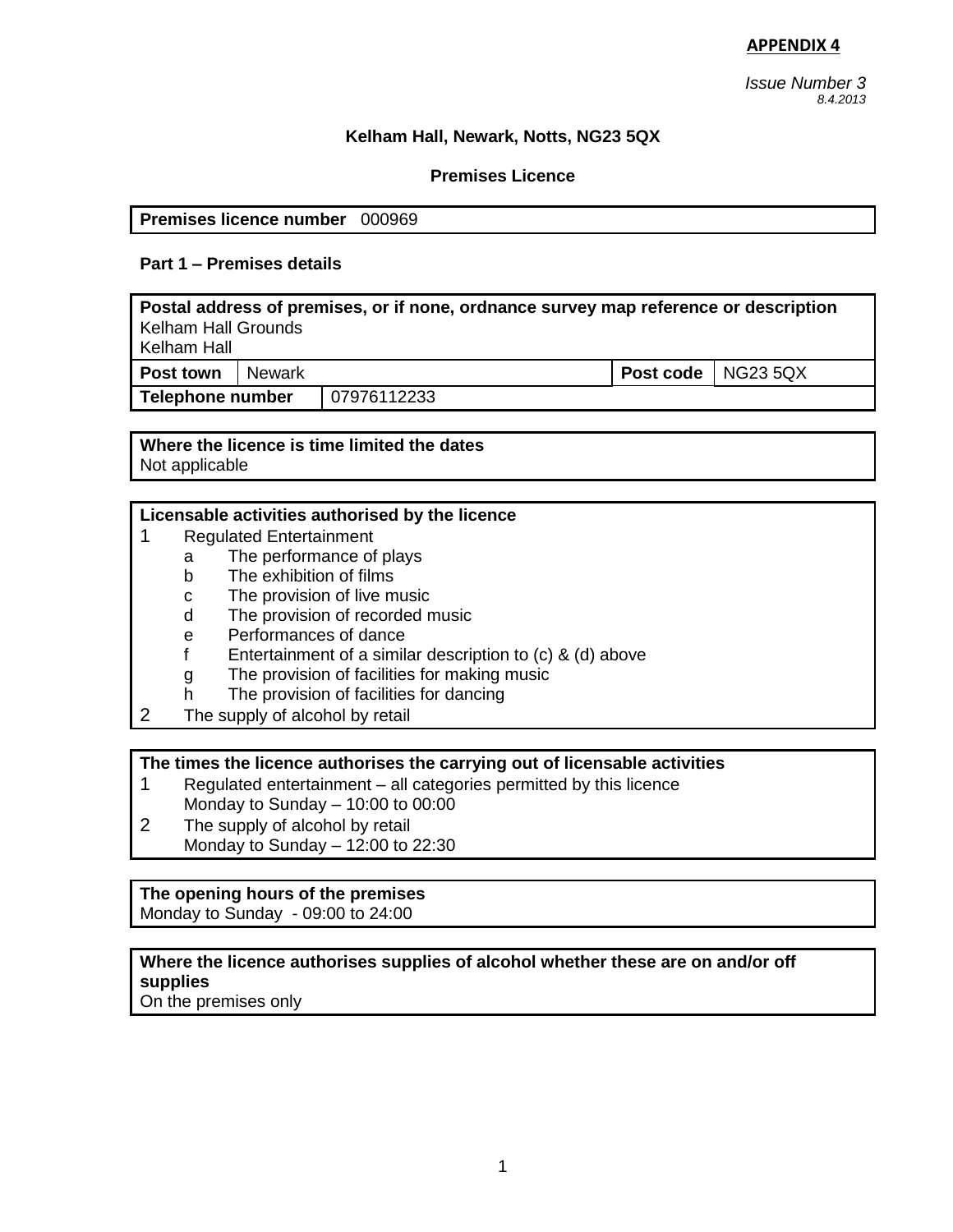**Part 2** 

*Issue Number 3 8.4.2013* 

**Name, (registered) address, telephone number and e-mail (where relevant) of holder of premises licence** Kelham Hall Limited

Hollingwood Hall Cedar Street **Chesterfield** S<sub>43</sub> 2LF Telephone Number: 07976112233 E-Mail: jonathanjpc@aol.com

**Registered number of holder, for example company number, charity number (where applicable)**

Company Registration Number: 8414286

**Name, address and telephone number of designated premises supervisor where the premises licence authorises the supply of alcohol** Jonathan Mark Pass

**Personal licence number and issuing authority of personal licence held by designated premises supervisor where the premises licence authorises the supply of alcohol** Personal Licence Number: PA0324 Issuing Authority: Eden District Council

#### **Annex 1 - Mandatory conditions**

1**.**—(1) The responsible person shall take all reasonable steps to ensure that staff on relevant premises do not carry out, arrange or participate in any irresponsible promotions in relation to the premises.

(2) In this paragraph, an irresponsible promotion means any one or more of the following activities, or substantially similar activities, carried on for the purpose of encouraging the sale or supply of alcohol for consumption on the premises in a manner which carries a significant risk of leading or contributing to crime and disorder, prejudice to public safety, public nuisance, or harm to children–

(a) games or other activities which require or encourage, or are designed to require or encourage, individuals to–

(i) drink a quantity of alcohol within a time limit (other than to drink alcohol sold or supplied on the premises before the cessation of the period in which the responsible person is authorised to sell or supply alcohol), or

(ii) drink as much alcohol as possible (whether within a time limit or otherwise);

(b) provision of unlimited or unspecified quantities of alcohol free or for a fixed or discounted fee to the public or to a group defined by a particular characteristic (other than any promotion or discount available to an individual in respect of alcohol for consumption at a table meal, as defined in section 159 of the Act);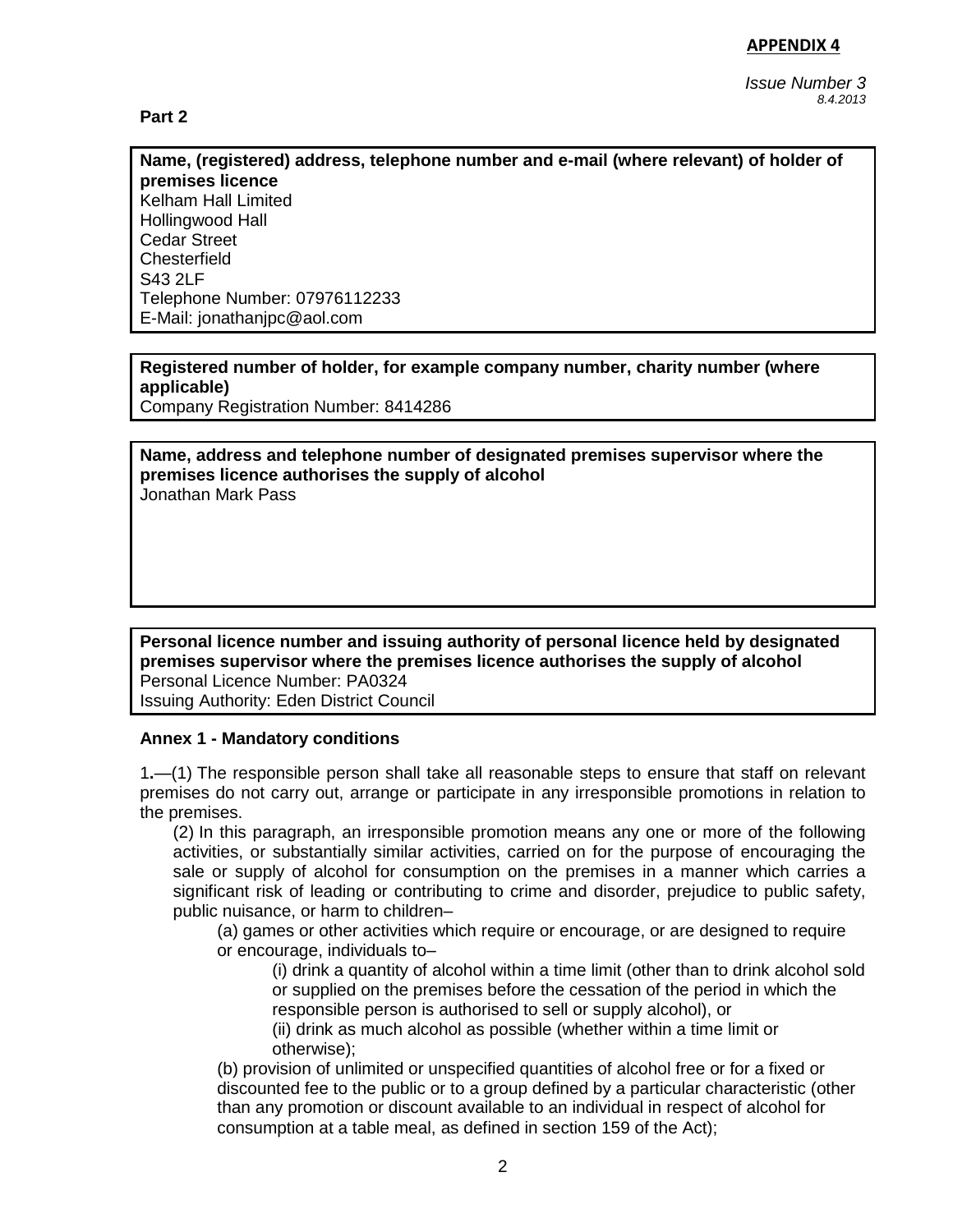#### *Issue Number 3 8.4.2013*

(c) provision of free or discounted alcohol or any other thing as a prize to encourage or reward the purchase and consumption of alcohol over a period of 24 hours or less; (d) provision of free or discounted alcohol in relation to the viewing on the premises of a sporting event, where that provision is dependent on–

(i) the outcome of a race, competition or other event or process, or

(ii) the likelihood of anything occurring or not occurring;

(e) selling or supplying alcohol in association with promotional posters or flyers on, or in the vicinity of, the premises which can reasonably be considered to condone, encourage or glamorise anti-social behaviour or to refer to the effects of drunkenness in any favourable manner.

2**.** The responsible person shall ensure that no alcohol is dispensed directly by one person into the mouth of another (other than where that other person is unable to drink without assistance by reason of a disability).

3. The responsible person shall ensure that free tap water is provided on request to customers where it is reasonably available.

4.—(1) The premises licence holder or club premises certificate holder shall ensure that an age verification policy applies to the premises in relation to the sale or supply of alcohol.

 (2) The policy must require individuals who appear to the responsible person to be under 18 years of age (or such older age as may be specified in the policy) to produce on request, before being served alcohol, identification bearing their photograph, date of birth and a holographic mark.

5. The responsible person shall ensure that–

(a) where any of the following alcoholic drinks is sold or supplied for consumption on the premises (other than alcoholic drinks sold or supplied having been made up in advance ready for sale or supply in a securely closed container) it is available to customers in the following measures–

- (i) beer or cider: ½ pint;
- (ii) gin, rum, vodka or whisky: 25 ml or 35 ml; and
- (iii) still wine in a glass: 125 ml; and
- (b) customers are made aware of the availability of these measures.
- 6. No alcohol may be supplied under this Licence:
	- a at any time when there is no Designated Premises Supervisor in respect of these Premises; or
	- b at any time when the Designated Premises Supervisor does not hold a personal licence or his/her personal licence is suspended.
- 7. Every supply of alcohol under this licence must be made or authorised by a person who holds a personal licence.
- 8. Admission of children (i.e. persons under the age of 18 years) to any exhibition of film must be restricted in accordance with any certificate and/or recommendation relating to that film made by the British Board of Film Classification
- 9. Any person exercising a security activity (as defined by paragraph 2(1)(a) of schedule 2 of the Private Security Industry Act 2001) shall be licensed by the Security Industry Authority. Any such person shall be employed at the premises at the discretion of the Licence Holder/Designated Premises Supervisor and shall display their name badge at all times when on duty.